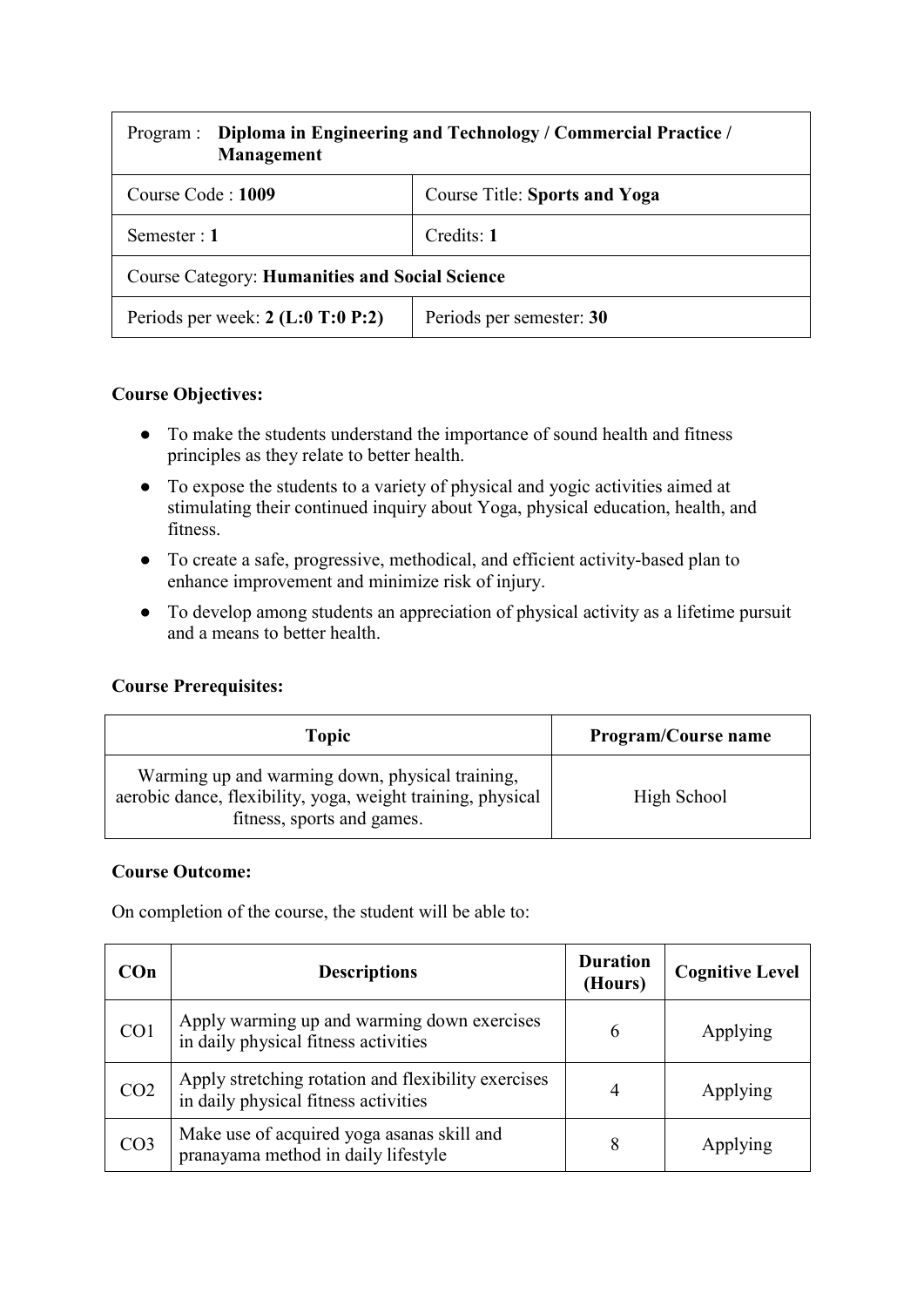| CO4 | Utilize the acquired weight training skills for the<br>development of muscular strength and<br>development.<br>Utilize the acquired skills in playing sports and<br>games. | 12 | Applying |
|-----|----------------------------------------------------------------------------------------------------------------------------------------------------------------------------|----|----------|

# **CO – PO mapping**

| Course<br><b>Outcomes</b> | <b>PO 1</b> | <b>PO 2</b> | <b>PO 3</b> | <b>PO 4</b> | <b>PO 5</b> | <b>PO 6</b> | <b>PO 7</b> |
|---------------------------|-------------|-------------|-------------|-------------|-------------|-------------|-------------|
| CO <sub>1</sub>           |             |             |             |             |             |             |             |
| CO <sub>2</sub>           |             |             |             |             |             |             |             |
| CO <sub>3</sub>           |             |             |             |             |             |             |             |
| CO <sub>4</sub>           |             |             |             |             |             |             |             |

3-Strongly mapped, 2-Moderately mapped, 1-Weakly mapped

## **Course Outline**

| <b>Module</b><br><b>Outcomes</b> | <b>Description</b>                                                                                                                                                    | <b>Duration</b><br>(Hours) | <b>Cognitive level</b> |
|----------------------------------|-----------------------------------------------------------------------------------------------------------------------------------------------------------------------|----------------------------|------------------------|
| CO1                              | Apply warming up and warming down exercises in daily physical fitness<br>activities.                                                                                  |                            |                        |
| M1.01                            | Understanding the effects and benefits of<br>warming up and warming down before and<br>after physical exercise on muscular, skeletal<br>and cardiorespiratory system. | $\overline{4}$             | Applying               |
| M1.02                            | Applying this physical training method habit in<br>lifelong period.                                                                                                   | $\overline{2}$             | Applying               |
| CO <sub>2</sub>                  | Apply stretching, rotation and flexibility exercises in daily physical fitness<br>activities.                                                                         |                            |                        |
| M2.01                            | Understanding the effects and benefits of<br>flexibility through various types of stretching<br>exercises.                                                            | $\overline{2}$             | Understanding          |
| M <sub>2.02</sub>                | Applying the methods of stretching exercises<br>throughout the life for maintaining the quality<br>of flexibility                                                     | $\overline{2}$             | Applying               |
| CO <sub>3</sub>                  | Make use of acquired yoga asana skills and pranayama methods in daily<br>lifestyle.                                                                                   |                            |                        |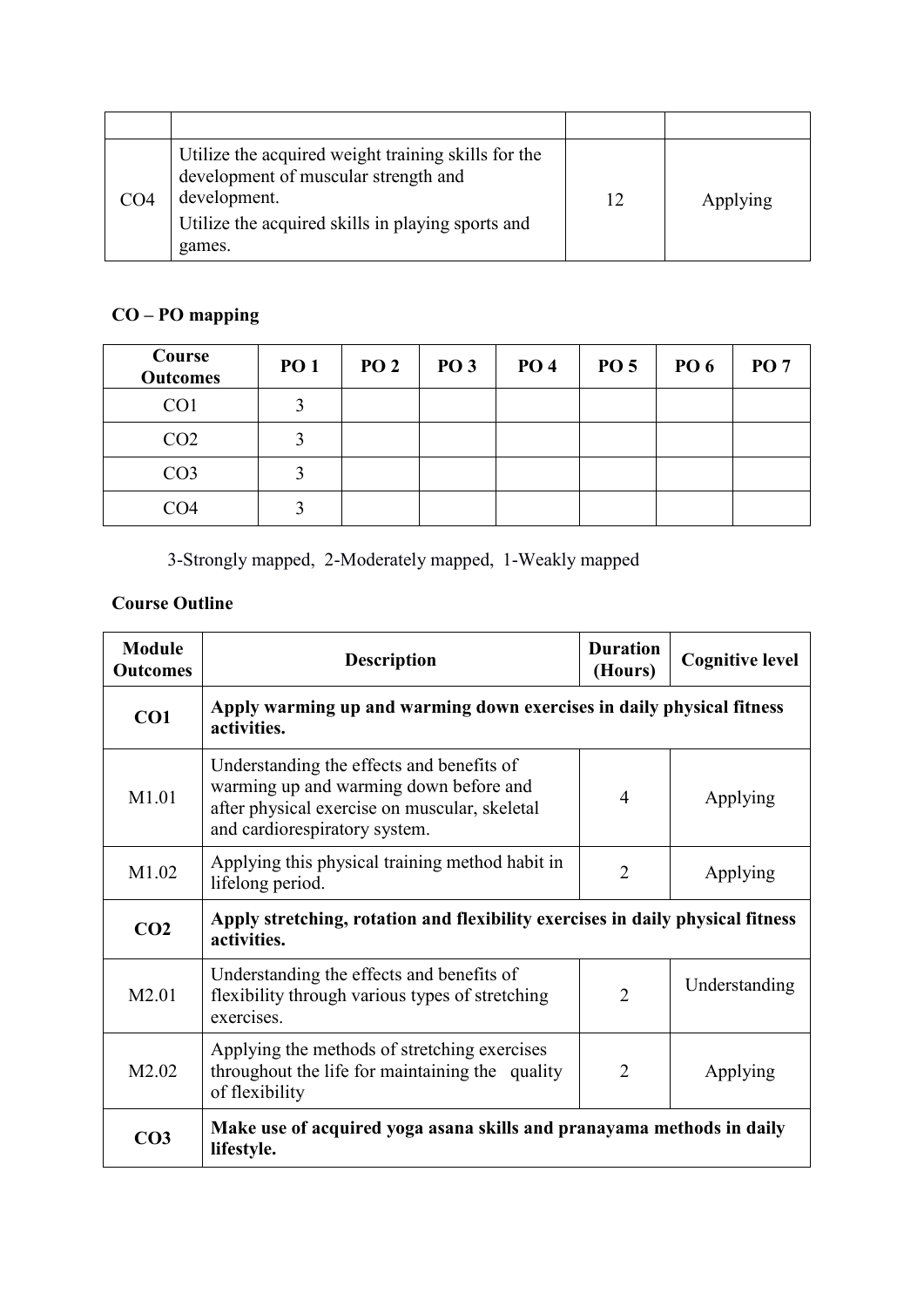| M3.01           | Understanding the effects and benefits of yoga<br>8<br>asana and pranayama as preventive measures on<br>various systems of human body.                                                                 |                | Understanding |
|-----------------|--------------------------------------------------------------------------------------------------------------------------------------------------------------------------------------------------------|----------------|---------------|
| CO <sub>4</sub> | Utilize the acquired weight training skills for the development of muscular<br>strength and development.<br>Utilize the acquired skills in playing sports & games.                                     |                |               |
| M4.01           | Understanding the effects and benefits of<br>weight training for the development of<br>muscular and skeletal systems of human body.                                                                    | $\overline{2}$ | Understanding |
| M4.02           | Applying the weight training methods for the<br>development of muscular strength, power, and<br>endurance                                                                                              | $\overline{2}$ | Applying      |
| M4.03           | Understanding the basic rules, regulations and<br>various skills of sports games.                                                                                                                      | $\overline{2}$ | Understanding |
| M4.04           | Utilizing the mental and social qualities<br>acquired through sports and games practice and<br>participation for solving the problems arising in<br>life situation.                                    | $\overline{2}$ | Remembering   |
| M4.05           | Utilizing the physical, mental and social<br>qualities acquired through sports and games<br>practice and participation for better social life                                                          | 2              | Remembering   |
| M4.06           | Utilizing the acquired qualities like leadership,<br>coordinating ability, punctuality, cooperation,<br>fair play, unity, tolerance etc. for functioning<br>with various type of individuals or teams. | $\overline{2}$ | Remembering   |

# **Note: CIA shall be arranged by the faculty in charge.**

### **Text / Reference:**

| T/R            | <b>Book Title/Author</b>                                                                                                       |
|----------------|--------------------------------------------------------------------------------------------------------------------------------|
|                | Anatomy for Strength and Fitness Trainingby Mark Vella                                                                         |
| $\overline{2}$ | Fitness for Life, Sixth Edition by Charles Corbin and Guy Le Masurier.                                                         |
| 3              | Asana Pranayama Mudra Bandha by Swami SatyanandaSaraswati                                                                      |
| $\overline{4}$ | Light on yoga by B.K.S. Iyengar                                                                                                |
|                | Puri, K, Cahndra., S, S, (2005). Health and Physical Education. New Delhi: Surjeet<br>Publication                              |
| 6              | Greenberg, Jerold S and Dintiman George B (1997) wellness- Creating a Life of<br>Health and fines London: Allyn and Bacon Inc. |
| 7              | Fashey, TomasD, Insel, Paul M, and Roth, Walton T (2005) Fit and well, New<br>York: Mc GrawHill Inc                            |